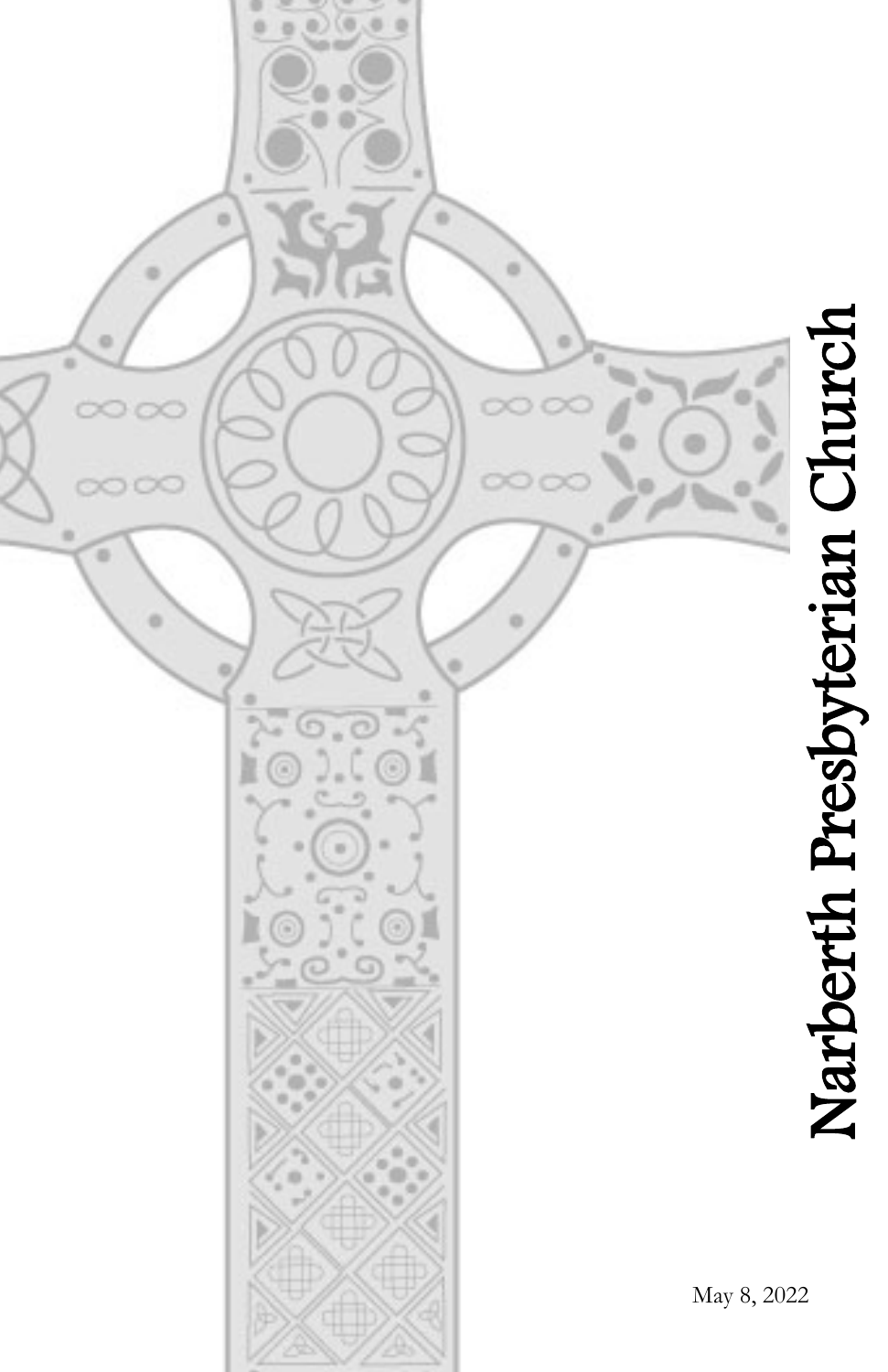# **LORD'S DAY OF CELEBRATION**

May 8, 2022

| Prelude                                                                               | Recuerdos de la Alhambra by Tarrega          |                                     |  |  |
|---------------------------------------------------------------------------------------|----------------------------------------------|-------------------------------------|--|--|
|                                                                                       |                                              | Andrew Pennington, Classical guitar |  |  |
| <b>Welcome and Family News</b>                                                        |                                              | <b>Pastor Debbie</b>                |  |  |
| Testimony & Invitation<br>"Good Grief Burger Event"<br>Alice Antonelli and Dee Knight |                                              |                                     |  |  |
| Call to Worship                                                                       | Psalm 145:1-5                                | Sara and Jack Mahoney               |  |  |
| Hymn $\#353$                                                                          | "For the Beauty of the Earth"<br>(1,3,4,5,6) | Dix                                 |  |  |
| <b>Prayer of Invocation</b>                                                           |                                              | <b>Pastor Debbie</b>                |  |  |
| <b>Scripture Reading</b>                                                              | Deuteronomy 6:1-9                            | <b>Juwan Williams</b>               |  |  |

#### **Prayer of Confession Pastor Steve**

Gracious God, the beauty of the earth declares the glory of who you are. You have created us in your image, yet we do not seek you as our highest priority. We thank you for family, friends, and all the supportive relationships of life. Yet even among those closest to us, we have not loved with your love. We forget to practice simple courtesy and kindness. Please forgive us through Jesus Christ. Out of your saving grace, help us to serve and honor all people, especially our mothers, who so often reflect your love. In Jesus' Name. Amen.

**Silent Prayer and Assurance of Pardon**

**Sacrament of Baptism - Julian Owen Burnett, son of Tom and Alyson Burnett Araya Lamiorkor Lancaster, daughter of Bruce and Victoria Lancaster**

**Worship Song** "Who You Say I Am" Sarah & Worship Team

Children and Youth dismissed to Sunday School and Confirmation

Pastoral Prayer and Lord's Prayer **Pastor Debbie** Passing of Friendship Pads & Presentation of Tithes and Offerings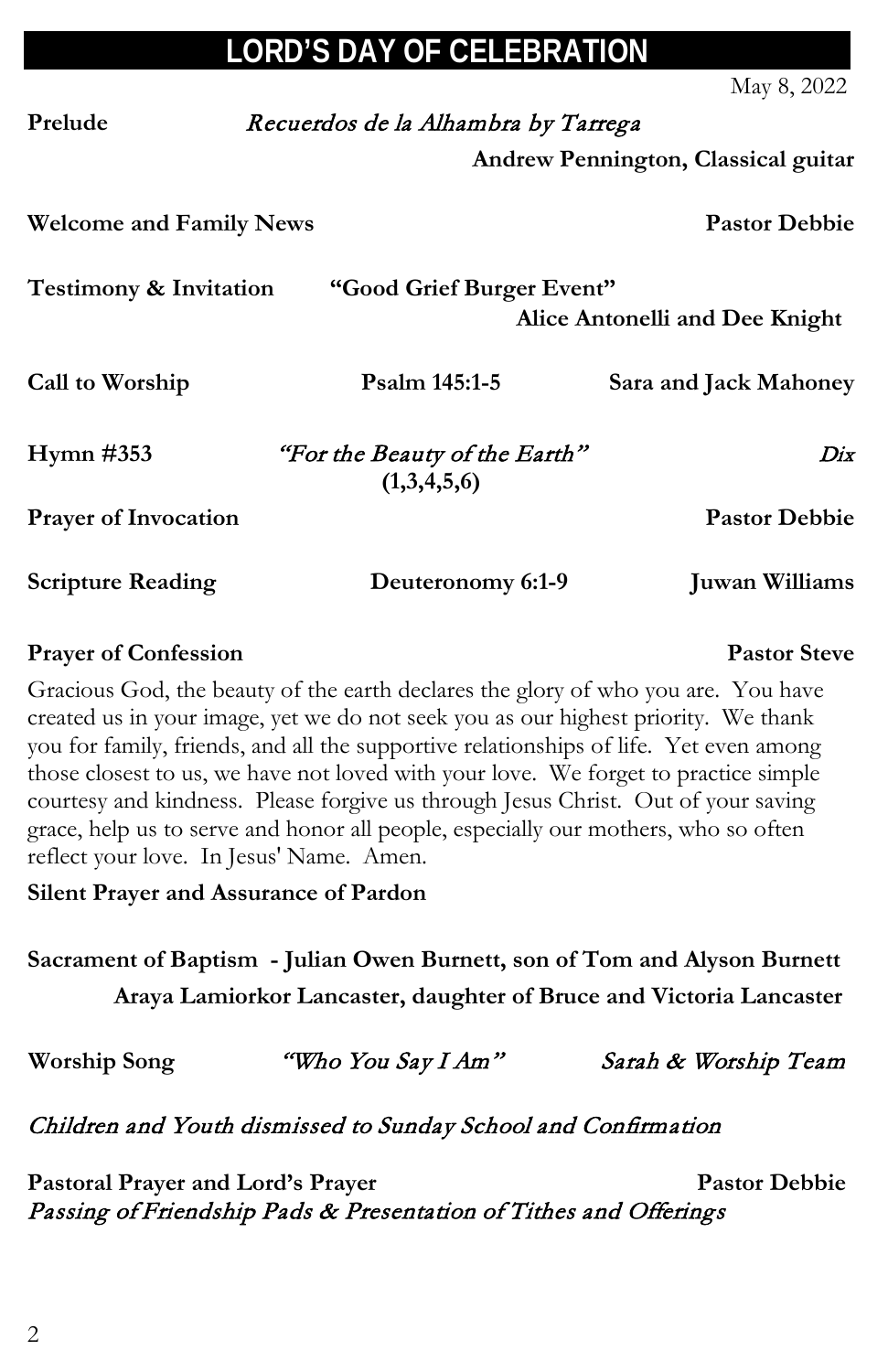#### **Offertory** "Abide" **Ron and Andrew Pennington, guitar, Linda, piano**

| Doxology and Prayer of Dedication |                             | Linda Pilacik, piano |  |
|-----------------------------------|-----------------------------|----------------------|--|
| <b>Scripture Reading</b>          | 1 Thessalonians 2:6b-12     | <b>Pastor Debbie</b> |  |
| <b>Sermon</b>                     | "Mothers and Other Mentors" | <b>Pastor Steve</b>  |  |
| Hymn $\#374$                      | "Now Thank We All Our God"  | Nun Danket Alle Gott |  |
| <b>Benediction</b>                |                             | <b>Pastor Steve</b>  |  |
| Postlude                          |                             | Linda Pilacik, organ |  |
| <b>Prayer Ministry</b>            |                             | Linda DiLullo        |  |

**Welcome Juwan Williams, Associate Director for Intergenerational and Youth Ministry!** We were excited to announce our new Director Sunday, May 1st! Juwan will be commissioned on Sunday, May 15th during our worship service, but his work with our Youth begins this Sunday. We praise God for bringing Juwan to us!

#### **Good Grief Burger Fellowship:**

Good Grief Burger Fellowship will take place on Wednesday, June 8th 5:30pm in the gym, and will be a time of celebrating our loved ones who has passed on before us. For those of you who have lost loved ones and want to share your memories with others, please feel free to come! Expect an email from the church to register for the dinner. If you don't use email just reach out to either Alice Antonelli or Dee Knight. Feel free to bring a picture and a fun, happy memory. If you get a picture to Alice by May 25th, she will add the picture to a video montage. There is no time period that the person has had to have passed; all you need is the desire to share a happy memory! If so, please come share a burger and a happy memory with us!

### **Interested in Going to the Holy Land?**

Debbie Watson and Diane Chen will be leading a study tour to Israel from December 27, 2022 to January 8, 2023, departing from Philadelphia. Registration is now open. In addition to the Palmer Seminary and Eastern University community, friends from local churches are welcome. Debbie and Diane will be happy to talk to you about the trip if you are interested. For a brochure and other information, please email Diane Chen at [dchen@eastern.edu.](mailto:dchen@eastern.edu)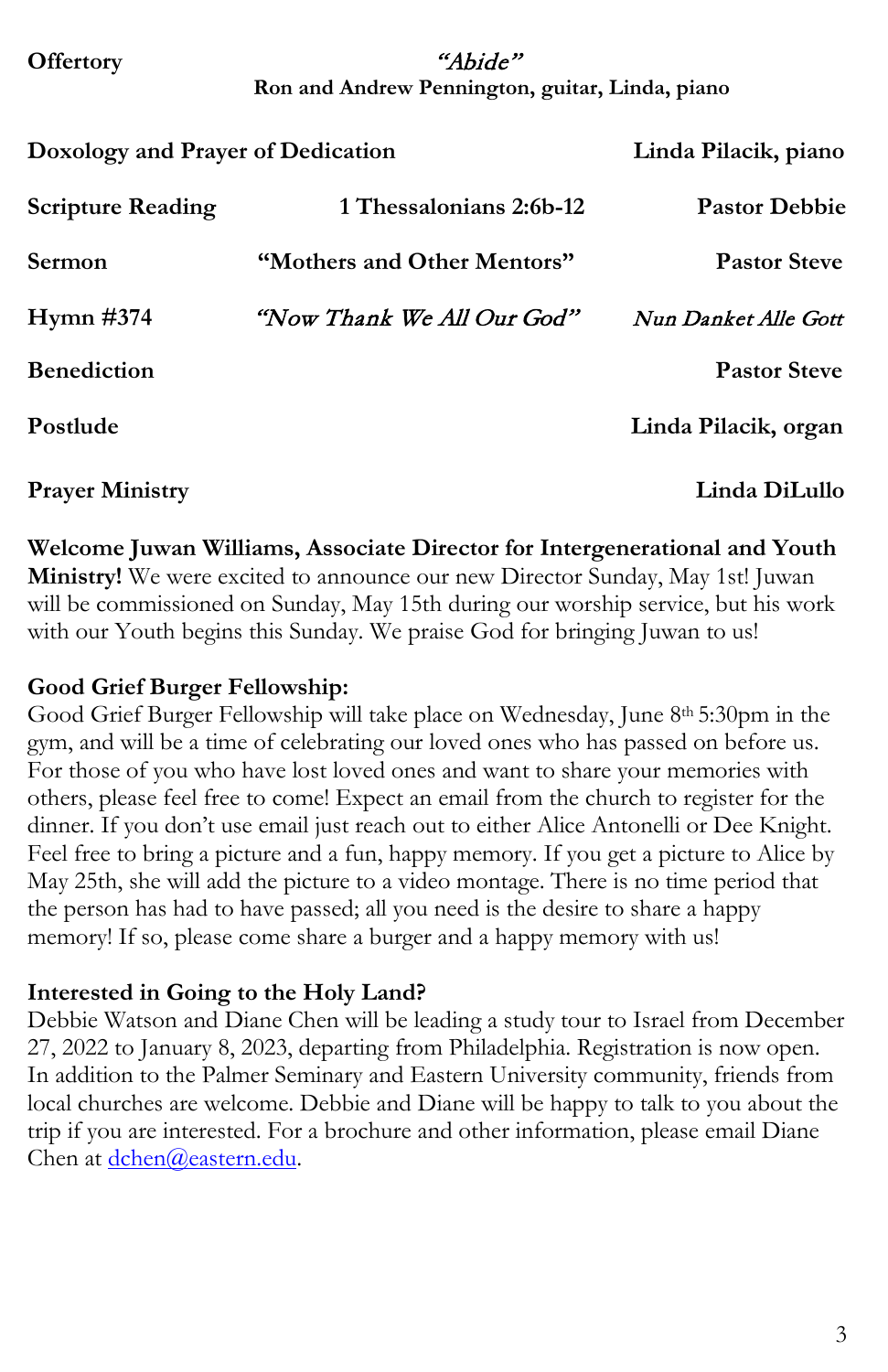# **INTERGENERATIONAL MINISTRY NEWS: CHILDREN**

# **CHILDREN'S NEWS**

**Ready, Set, Go and Tell!** Join us for a new Sunday School program where we will learn to share the Good News with the World! Sunday School is best for K - 5th grade.

**Surfs Up with the Beati-Dudes!** Join us for a new Wednesday Night program from 7:00pm-8:00pm to learn the Beatitudes with a surfing theme. This program is best for K - 5th grade.

**Save the Date for VBC!** Register for VBC today! VBC is best for rising Kindergarten (2022-2023 school year)-5th grade. VBC takes place Monday, June 20th - Friday, June 24th from 9:00am - 11:30am. See website and Newsletter for registration and volunteer sign ups.

**Save the Date** - Children and Youth Sunday is June 12th! Rising 2nd graders are presented Bibles and rising 6th graders are recognized! More details soon.

**Children's Ministry YOUTH Leaders** - Children's Ministry is seeking strong Youth mentors to help lead lessons, crafts, and play in our Nursery and Sunday School. This is also a great opportunity to build valuable relationships with the NPC children. Please reach out to Danielle Kauffman (dkauffman@narberthpres.org) for more details or to sign up!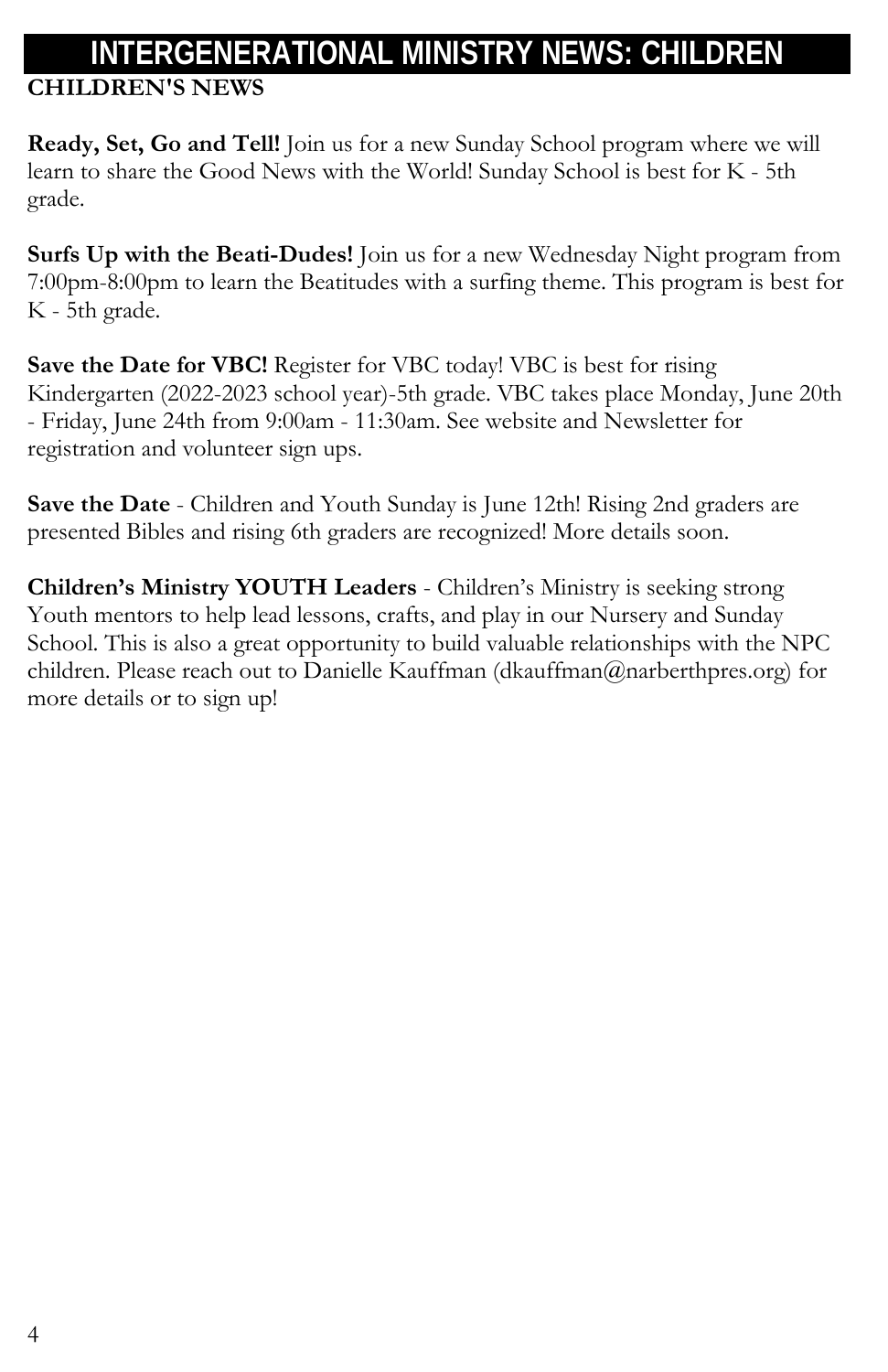# **INTERGENERATIONAL MINISTRY NEWS: YOUTH**

# **YOUTH NEWS**

# **Confirmation Class and Sunday School will meet this Sunday, May 8th!**

**Middle School Youth Group -** 6th through 8th grade meet each Wednesday Night in the Youth Room from 7:00pm-8:00pm for fun games and a new lesson.

**NEW Youth Retreat - May 13th - 15th!** We are looking to fill up our cabin at Spruce Lake in the Poconos, so **we're opening it up to ALL youth grades 6- 12th**. Join Pastor Juwan for a fun time away! Please email Juwan for more information or to sign up [\(jwilliams@narberthpres.org\)](mailto:jwilliams@narberthpres.org).

**Save the Date -** Sunday, June 5th is Confirmation Sunday.

**Save the Date** - Children and Youth Sunday is June 12th! Graduating High School students will be recognized. More details soon.

# **YOUTH VOLUNTEER OPPORTUNITIES:**

**VBC 2022!** Register today to volunteer for VBC! Our theme this year is "Make Waves"! Youth we need your energy in many areas. VBC is set for Monday, June 20th through Friday, June 24th from 9:00am-11:30am. We hope to see many of you there! Please register using the link in the Friday Newsletter or Website.

**Tech Room Volunteer** – Learn some great skills, get some volunteer hours in, and hang out with some cool people! Contact Matt Weed (mweed@narberthpres.org) to sign up.

**Children's Ministry YOUTH Leaders** - Children's Ministry is seeking strong Youth mentors to help lead lessons, crafts, and play in our Nursery and Sunday School. This is also a great opportunity to build valuable relationships with the NPC children. Please reach out to Danielle Kauffman (dkauffman@narberthpres.org) for more details or to sign up!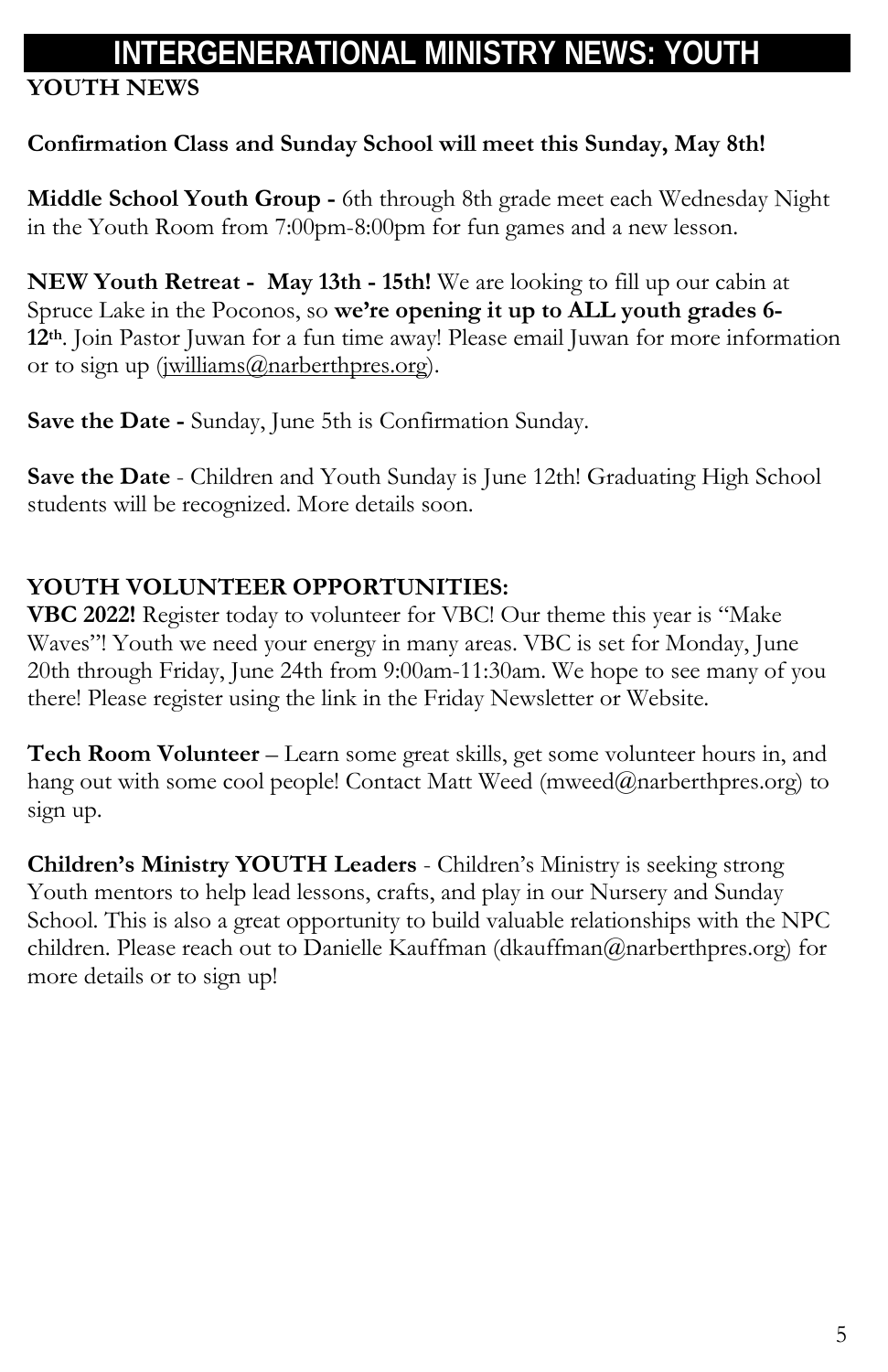# **ADULT DISCIPLESHIP OPPORTUNITIES**

### **Sunday Mornings**

**8:15 am class**-Please join us - live in the NPC Parlor, or via Zoom, for a time of conversation focused on the scriptures for that day's worship service. All are welcome! Contact Debbie Watson for more details  $d$ watson@narberthpres.org.

### **"A People, a Place and a Just Society": New class started March 6 @ 11:15 am**

Today's society struggles with issues of justice and fairness. How can we reflect God's image, God's idea of a just society? How can we enact a just society in which all people are cared for holistically? Over the eight weeks beginning March 6 (with a break for Easter) this class, "A People, Place, and a Just Society," will explore how Scripture reveals God's vision for justice from Genesis to Revelation using daily (M-F) videos, Scripture readings, and a few questions for reflection. Each participant's course content is supplied at no cost to us by our ECO Heritage Presbytery. Mark Wenger will lead this class via Zoom and at church at 11:15 each Sunday. Contact Mark [\(markfwenger@yahoo.com\)](mailto:mswenger@yahoo.com) if you would like to join us so that we can provide you with the materials for this class.

### **Wednesday Night in the Chapel with Pastor Debbie**

As Christians, we are called to proclaim God's name in all the earth (1 Chronicles 16:8). How do we do that in a world that is full of other "god options"? Come discover how the Apostle Paul communicated the Good News of Christ to Philippi, a Roman colony that worshiped false gods. In this video-based 5 lesson series, Everyone is welcome to come learn about the culture of ancient Philippi, and what it means today to be a colony of heaven, rather than a reflection of the surrounding culture. 7-8pm in the Chapel (April 27, May 4, 11, 18, 25).

### **Wednesday Nights in the Parlor with Pastor Steve**

We have begun a new class entitled: "The Practice of Easter." Each week we will study one of the 7 "resurrection chapters" in the New Testament: Matthew 28, Mark 16, Luke 24, John 20,21, Acts 1, and 1 Corinthians 15. Why settle for one Easter Sunday each year? Let's learn to practice the resurrection year-round! (Parlor)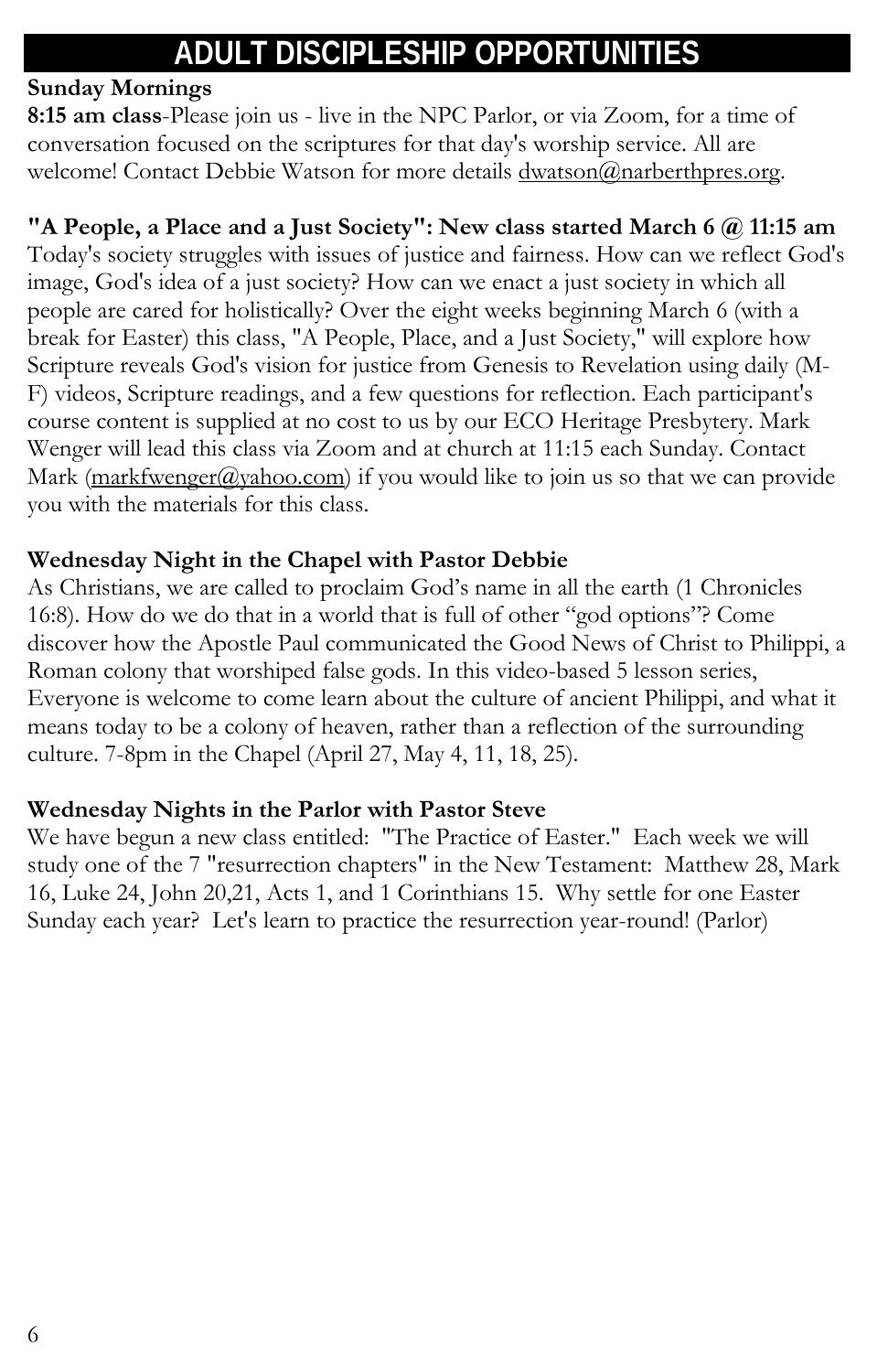#### **Prayer Focus**: **Young Life**

For over sixty years, Young Life has been at work in the high schools and middle schools of the Western Philadelphia Suburbs. Staff and volunteers enter the world of kids, focusing on what matters to them — fun, adventure, friendship and a sense of significance. In doing so, they earn the privilege of talking to them about something YL thinks matters most of all — the truth about God and His love for them. Please pray that the people of Young Life would continue to love God and their teenaged neighbors in ways that bring them all into deeper relationship with the Lord. <https://younglife.org/>